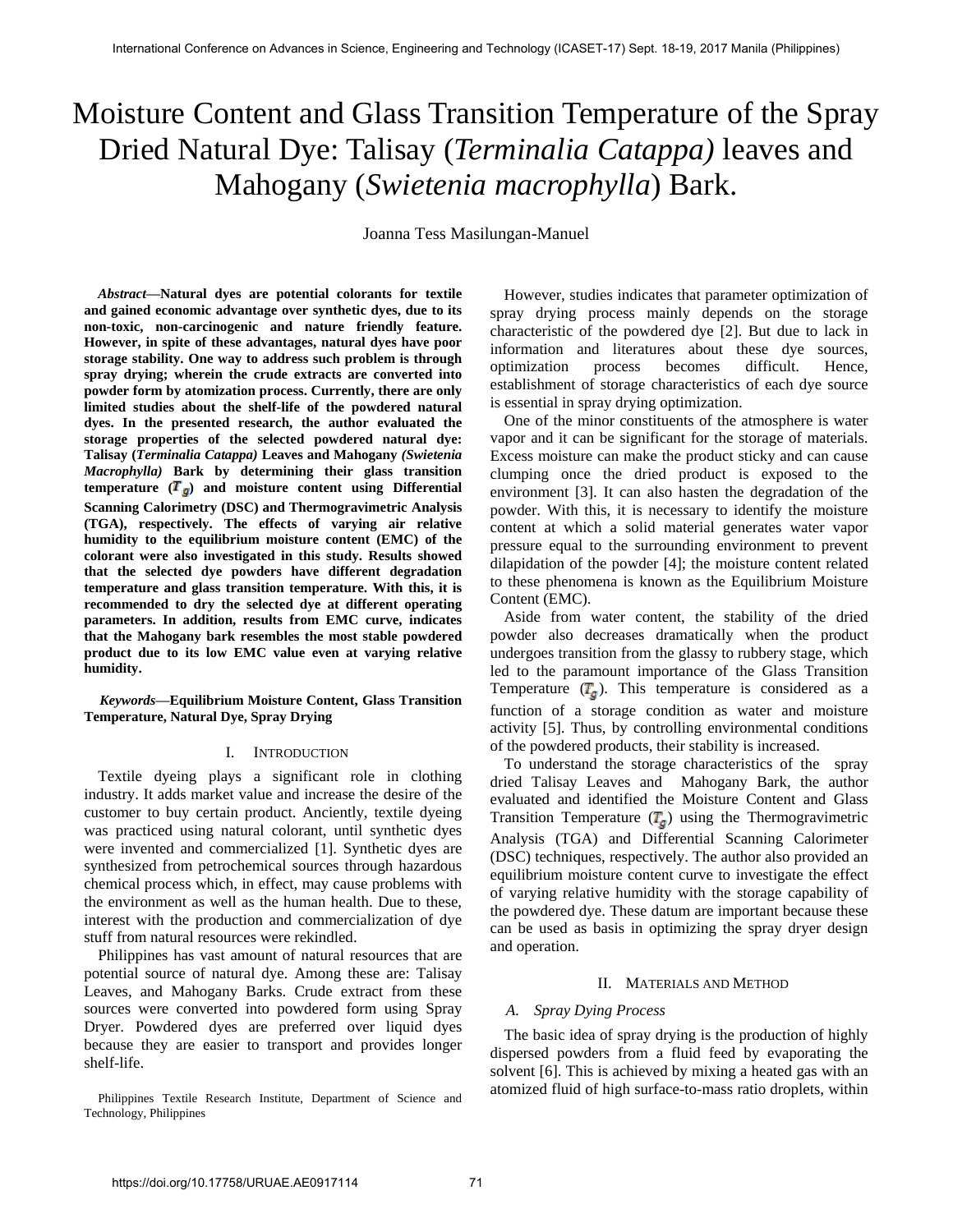the drying chamber, causing the solvent to evaporate uniformly and quickly through direct contact.

In the study, extracts (Talisay leaves and Mahogany bark) were placed inside the feed tank of the DOST developed spray dryer and were dried and powdered for at least 6 hours.

# *B. Moisture Content (MC)*

Moisture content is often the only parameter used to define moisture conditions in hygroscopic products. It is important to consider because it influences the chemical and mechanical aspect of the dried powder. Accurate determination of the product's water content and mechanism of water-solid interaction is required to define suitable processing, packaging, storage condition and shelf-life [7]. One common technique used to determine this variable is through thermogravimetric analysis (TGA). TGA provides comprehensive information on mass change and characteristic temperature ranges for moisture release [8]. During TGA analysis, the release of water appears as a weight-loss step at a certain temperature that is easily evaluated and ideally quantifies the amount of water present in the sample.

In this research, moisture analysis for the dye powders of Talisay Leaves and Mahogany Bark were analyse using TGA Q-50. Wherein, samples of 5-10 mg were placed inside a platinum cell and heated at the rate of 10  $^{\circ}$ C min<sup>-1</sup> up to 110 ºC. The evaluated results are then used for Equilibrium Moisture Content (EMC) calculations.

TGA analysis is also significant because it can be used to understand the degradation temperature of the powdered sample. This temperature set the limit for the heating rate used during Differential Scanning Calorimeter (DSC) testing. To determine such parameter, the selected natural dye powder was heated in TGA Q-50 at the rate of 10 ºC min<sup>-1</sup> up to 800 $\degree$ C.

# *C. Equilibrium Moisture Content (EMC)*

Equilibrium Moisture Content (EMC) is the moisture content at which a solid material generate water vapor pressure equal to its environment [9]. Under at constant temperature and relative humidity, the moisture content of the spray dried sample will become constant at sufficient time, implying that the net moisture exchange with the atmosphere is zero. EMC is vital in understanding the shelflife of the spray dried powder because it rates the mechanical and chemical degradation of the product.

To determine the EMC of the dried natural dyes, three (3) weighing bottles holding one (1) gram  $(\pm 0.01 \text{ g})$  of powders from Talisay leaves and Mahogany bark were placed inside the desiccators that contains sulphuric acid solutions with concentrations of 50%,70% & 90% (by weight) to maintain the relative humidity of the system. Temperature in this part was held constant; using room temperature as the basis. To prevent the formation of moulds in the sample, cottons containing 2-3 drops of formic acid were placed at the top of each weighing bottles. Samples are taken out of the desiccators every 48 hours to measure the change in their weight. This is done until it reached a constant weight. Then EMC is calculated using the equation below:

$$
EMC = \frac{(w_f - w_i) + (M_i w_i)}{w_i (1 - M_i)}
$$
(1)

Where  $w_i$  is the initial weight of the samples,  $w_f$  is the final weight of the sample after equilibrium and  $M<sub>i</sub>$  is the initial moisture content fraction that were determined in TGA Q-50.

The value of EMC depends on the material, temperature and the relative humidity of the surrounding air at which it is in contact. At equilibrium, the relationship between EMC and Relative Humidity (RH) of the powdered dye can be graphically represented [9]. In this paper, the EMC obtained after the experiment were graphed with respect to RH.

# *D. Glass Transition Temperature ( )*

The deteriorative phenomenon that occurs most frequently in the powdered products has been associated with the transition from glossy to rubbery state. In powdered products, when a critical temperature, related to glass transition temperature  $(\mathbf{I}_g)$ , is reached, a sequence of deleterious events occur such as stickiness and caking [10]. To prevent these undesirable phenomena, it is important to identify the glass transition temperature.

There are several techniques that can be used to measure the glass transition temperature of the powdered product; one technique is using Differential Scanning Calorimetry (DSC). It utilizes heat flow and compares the amount of heat supplied to the test sample and a similarly heated reference to determine transition point.  $T<sub>g</sub>$  is typically calculated by using a half-height technique in transition region.

For the selected powdered dye (Talisay Leaves and Mahogany Barks), the glass transition temperature were identified using DSC Q200-TA. Wherein, each dye samples with recorded different weight were placed in a T-zero aluminum pan and crimped with a T-zero aluminum lid. The operating parameters used in DSC operation are summarized in Table 1. Meanwhile, an empty T-zero aluminum pan and lid are used for reference cell. Glass transition temperature is evaluated in the DSC thermograph, which is obtained after each run.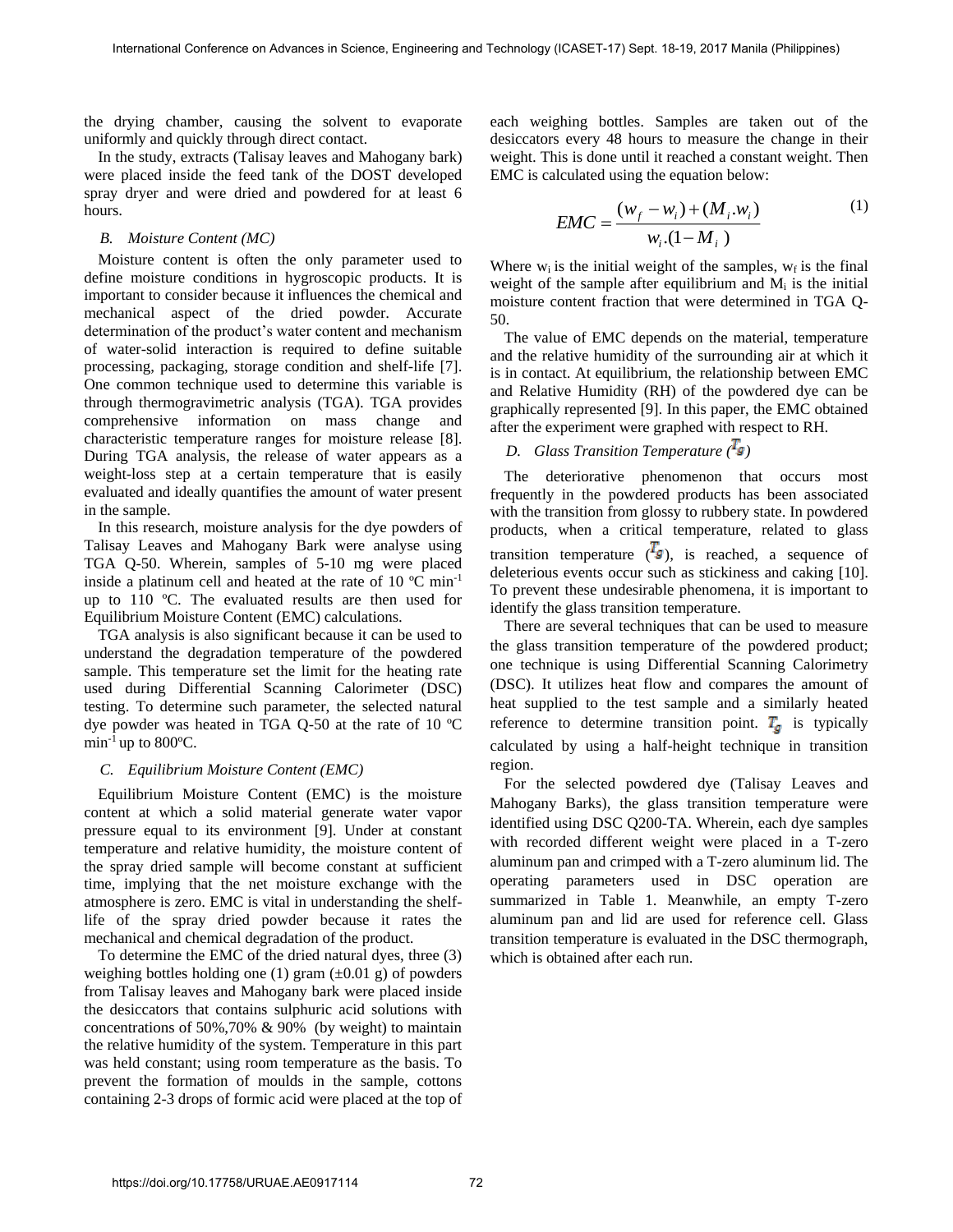| <b>Test Sample</b> | Trial<br>Number | Weight            | Ramp and Equilibrium<br>Temperature                           |   | 100<br>80 | 226.73°C<br>50.41%<br>(8.103mg)                |                  |     |     |                   |
|--------------------|-----------------|-------------------|---------------------------------------------------------------|---|-----------|------------------------------------------------|------------------|-----|-----|-------------------|
| Talisay Leaves     |                 | $10.8 \text{ mg}$ | $5-300^{\circ}$ C/min<br>Equilibrate $@$ 30 <sup>o</sup> C    | 2 | 60        | 383.28°C                                       |                  |     |     |                   |
|                    | $\bigcirc$      | $16.4 \text{ mg}$ | $5-190^0$ C/min<br>Equilibrate $@$ 45 <sup>o</sup> C          |   | 40        |                                                |                  |     |     |                   |
| Mahogany Bark      |                 | $7.8 \text{ mg}$  | 5-180 $\mathrm{^0C/min}$<br>Equilibrate $@$ 45 <sup>o</sup> C |   | 20        |                                                |                  |     |     |                   |
|                    | $\bigcirc$      | $7.5 \text{ mg}$  | $5-180^0$ C/min<br>Equilibrate $@$ 45 <sup>o</sup> C          |   |           | 200                                            | Temperature (°C) | 600 | 800 | 1000<br>Universal |
|                    |                 |                   |                                                               |   |           | Fig. 2. Powdered Mahogany Bark TGA Thermograph |                  |     |     |                   |

TABLE 1: DSC PARAMETER

# III. RESULTS AND DISCUSSION

Presented in figures 1 and 2 are the TGA thermograph for the moisture analysis of the Talisay Leaves and Mahogany Bark, respectively. It can be noted from these figures that the initial weight of the sample decreases as the temperature increases, indicating that moisture is evaporated during the test.

For powdered Talisay leaves, as represented in figure 2, the initial decomposition temperature (IDT) begins at 172.87°C losing 10.73% moisture. This temperature only signifies that the powder starts to disintegrate and should not be operated nor stored at the said temperature. In addition, this parameter also served as basis for the limitation of the DSC heating rate to avoid full decomposition of the sample. Meanwhile, the maximum rate of decomposition temperature (MRDT) for powdered Talisay leaves is observed to be at 279.03°C, losing 54.11% moisture content; and the material eventually degrade as the temperature increases. This rate is displayed by the diagonal slope that can be observed after the radius of curvature in figure 2. Lastly, based on the same figure, the final moisture loss at 800°C is 80.47%, this value denotes that the powder collapsed at this condition due to loss of water. Therefore, to prevent degradation of the product, it is advisable to operate such materials at the temperature range below IDT, which is represented by the plateau part of the thermograph.



Fig. 1. Powdered Talisay Leaves TGA Thermograph

Fig. 2. Powdered Mahogany Bark TGA Thermograph

The same explanation goes with the loss of moisture in Mahogany bark. Wherein, it's IDT and MRDT, as graphed in figure 2, are: 226.73°C, 383.28°C, respectively. While the percentage moisture loss at the said temperature is: 50.41.

Glass transition temperature of the powdered Talisay leaves and Mahogany bark were summarized in Figures 3 and 4, respectively. Figure 4 shows the thermograph for the powdered Talisay leaves which is operated at the heating rate of 5°C/min to 190°C/min. Based from this figure, it can be noted that the glass temperature is very close to the observed endothermic peak. By getting the midpoint temperature between the observed changes in heat flow, the recorded glass temperature for Talisay leaves is 155°C. This temperature is significant because it influences the process ability and storage stability of the powder. Storing dried powder and operating spray dryer above the glass transition temperature may cause stickiness and caking of the product. Meanwhile, the observed endothermic peak shows that the sample will begin to melt at 160°C. This temperature is very close with the previous recorded IDT of 172.87°C. In addition, careful analysis of DSC result is needed, since some of the data from the graph may cause confusion during interpretation. As observed, a small endothermic peak at temperature of 145°C is noted in Figure 4. This peak is caused by impurities present in the sample and should not be mistaken to glass temperature. Meanwhile, the interpretation for figures 5 is the same with case of the Talisay leaves. Wherein, the recorded glass transition temperature is 125°C.

Comparison of TGA and DSC thermograph were also presented in figures 5 and 6. These figures were shown to validate the results of the two test. Based from these, it can be noted that initial degradation temperature of the sample is very near the melting temperature. Confirming that the powdered sample will degrade between this temperature range.

Literatures indicate that EMC is a function of the temperature, relative humidity and the nature of the product. In this study the EMC is determined using equation 1 and were graphed against the varying relative humidties (see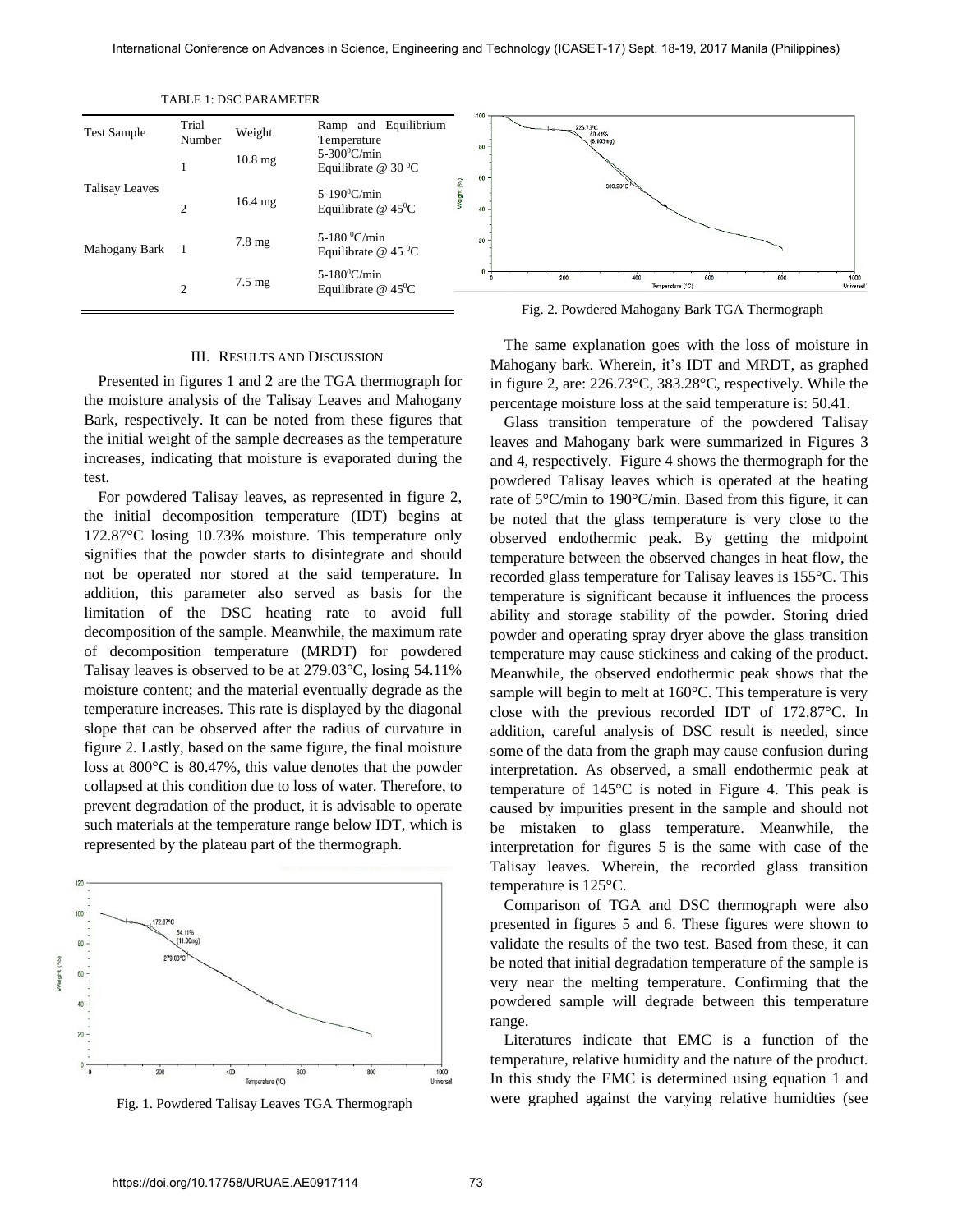figure 7). However, prior to equation 1, the initial moisture content were identified using TGA Q-50 and based from the result the initial moisture content of the powdered Talisay leaves and Mahogany bark are as follows: 0.05769 and  $0.06125.$ 



Fig. 5. TGA and DSC Thermograph of Powdered Talisay Leaves





# Fig. 7. EMC Curve

Comparison of the EMC curves among the samples shows that the spray dried Mahogany barks has the lowest EMC, which means this sample is easier to store and operate in varying humidity inside the dryer. The results also show that at higher relative humidity, the spray dried samples absorbs more moisture from the environment. Meaning, the moisture content of air is proportion to the moisture content of the samples. However, the graph also indicates that increased in relative humidity results to a minimal effect on the EMC which indicate that spray dried powders can be stored at room temperature even at high humidity.

# IV.CONCLUSION

Thermogravimetric analysis (TGA) and differential scanning (DSC) are two techniques used to understand and identify the moisture content and the glass transition temperature of the spray dried natural dye. It was noted, that at the same operating drying parameters, all of the samples have different storage characteristics. Wherein, the Talisay leaves show the lowest glass transition temperature, melting temperature and degradation temperature. Indicating that Talisay leaves should be operated and stored in lower temperature than the Mahogany bark. Meanwhile, curves from EMC stipulates that Mahogany bark is the most stable powdered dye among the samples since it reflects the lowest EMC at varying relative humidity.